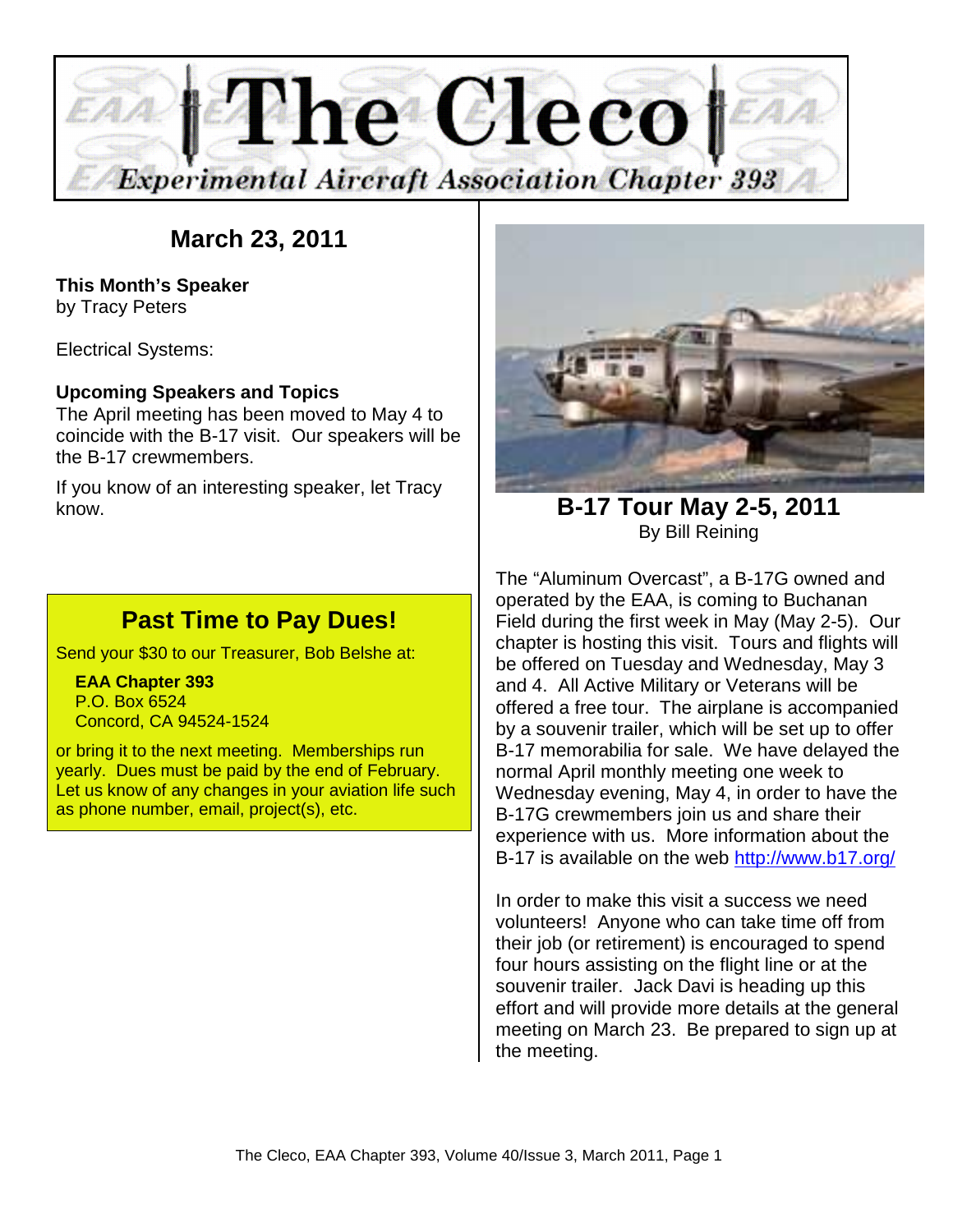## **B-17 Concord Tour Stop Info Sheet**

By Jack Davi (the "Man")

#### **Over-view**

May 2 Monday Arrival (11:00am) Press Flights (1:00 and 1:30) May 3 Tuesday Paid Flights (10:15 11:00 11:45 12:30 1:15) Ground Tours (2:00 - 5:00) Merchandise Sales (9:00 – 5:00) May 4 Wednesday Paid Flights (10:15 11:00 11:45 12:30 1:15) Ground Tours (2:00 - 5:00)

Merchandise Sales (9:00 – 5:00) Chapter Dinner with B-17 Crew (6:30 – 9:00)

May 5 Thursday

Departure (10:30am)

### **Volunteer Requirements**

#### May 2

**4 people** 10:00 – 3:00 Arrival & Press Flights (Crowd control - escort press to B-17, set up barricades)

### May 3

**6 people** 9:00 – 1:00 Flight Support (Crowd control, security, passenger loading & unloading, set up barricades)

**6 people** 1:00 – 5:00 Ground Tours (Working around the aircraft entrance, checking payment stickers, cockpit & crowd control, assist passengers at exit)

**2 people** 9:00 – 1:00 Merchandise Sales

**2 people** 1:00 – 5:00 Merchandise Sales May 4 (same as May 3)

**6 people** 9:00 – 1:00 Flight Support

**6 people** 1:00 – 5:00 Ground Tours

**2 people** 9:00 – 1:00 Merchandise Sales

**2 people** 1:00 – 5:00 Merchandise Sales

## **Jump Flight Seats**

A drawing will be held at the May  $4<sup>th</sup>$ Chapter Dinner meeting for 6 free seats on the flight from Concord to Hayward.

• To be eligible, you must have worked at least one 4hr shift. Your name will be entered once for each shift you worked.

• The Jump Flight passengers must be at the B-17 by 10:00am and must make their own arrangements to get back to Concord from Hayward.

#### **March 26, 2011 Dinner Menu**  by Rick Bourgeois

Dinner is served at 6:30pm – Donation is \$7:

- Shrimp with Orzo
- Green Beans
- Garlic Bread
- Cookies and other dessert
- Beverages

We will need a signup for the April (May 4th) meeting Dinner. A large turnout is expected and Rick needs an estimate for planning purposes.

Let Rick know your suggestions for future meals.

### **Young Eagles Events**

Our tentative schedule for Young Eagles rallies in 2011 is:

- May 21
- June 4
- July 9
- $\bullet$  Aug 13
- Sept 10
- Oct 15 or 29

Get ready for this years first Y E Rally soon after the EAA B-17 departs. This first one is known as International Learn to Fly Day! It's a worldwide event. Renee Robinson will be in charge for the first time since I'll be out of town. Please give Renee your full support to make this a successful day.

Thanks, Dick Sperling

## **February General Meeting Notes**

## **Business**

We had three guests: A friend of our speaker (your note taker missed the name), Carol Jones, and Al Wraa. Al is joining our Chapter. He is building a Zenith CH801 – a 4 place all metal high wing STOL. He is about 3 months away from completion.

Our Treasurer, Bob Belshe, reported 40 paid members and \$6,140 in the bank.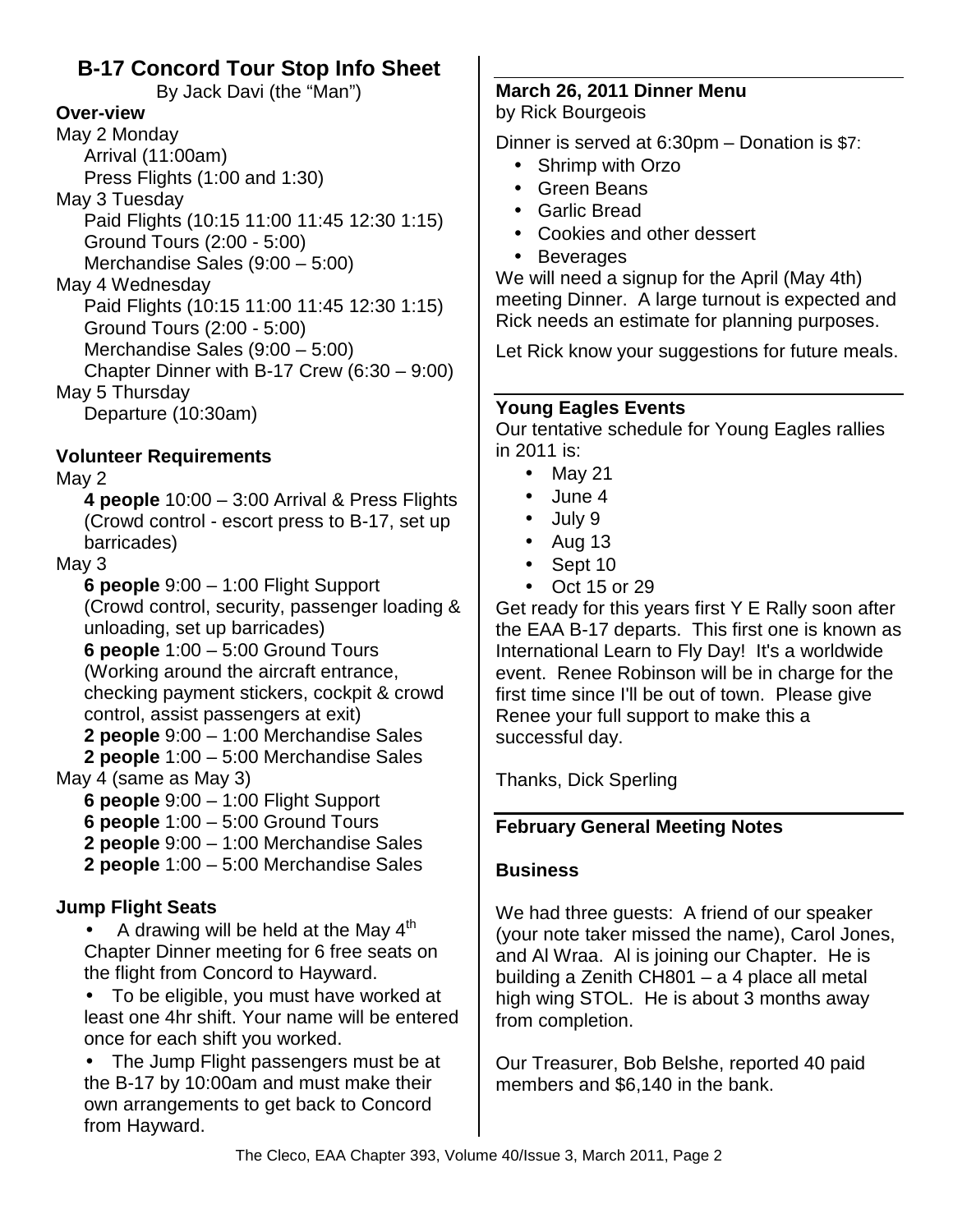In Dick Sperling's absence, Bill Reining noted that Dick and his wife Marilyn had spoken to two classes at Glenbrook Middle School about life as a professional pilot. Dick invited interested students to our Young Eagles rallies. Jack Davi has prepared handouts for our Young Eagles including two magazines, a sectional chart and other flying materials. Tracy assisted in the reproduction of these materials.

It was moved and seconded that the membership approve the new Bylaws. Approval was unanimous with 27 votes (more than a quorum).

Jack Davi introduced a lending library for the Chapter and MDPA. Book donations are accepted and borrowing is on the honor system for 60 day periods. Jack built a beautiful bookcase to house the library with help from Tom Howard and Rick Bourgeois.

The Board decided to hold the next Holiday Party at the Concord Marie Callender's restaurant on December 11, 2011. Sara Holmes will again organize the event.

Jack Davi reported on B-17 progress. We will have sign's along Concord Avenue near the golf course and also at the Crown Plaza Hotel, as the event gets close. We will place an ad in the local newspapers. Ken McKenzie is helping with tables and chairs (from Golden West). We have 100 tickets for a drawing for a B-17 flight. We are selling them for \$10 each.

#### **Speaker**

Tracy Peters introduced Gryphon McArthur who is the distributor of the Tecnam line of Light Sport Aircraft (and other models) for the west coast. He is based in Watsonville.

He had an aircraft here for members to look at before dinner. He presented an overview of the various Tecnam models and some of their differences. Performance of the Tecnam LSA models is very similar – the more expensive models include better fit and finish and more

advanced avionics. More information is at their web site: http://www.westcoastsportaircraft.com/

**March 1, 2011 Board Meeting Notes**  by Pete Mitchell

Vice-President Tracy Peters called the meeting to order at 19:10.

Present were: Tracy Peters, Pete Mitchell, Bob Belshe, Rich Bourgeois, and Tom Howard.

Absent were Bill Reining, Steve Senatori, Vi Egli, Rich Cunningham & Renee Robinson.

Visitors were Guy Jones, Jack Davi and Harvard Holmes.

Treasurers Report – Bob Belshe 45 Members have paid 2011 dues. Checking \$4,128.78, Savings \$2,654.55, for a total of \$6,783.33. (This includes a Young Eagles donation of \$200 from Tom Howard's sister Linda Govette.)

Bob is working on records that will be needed for the 501c3 application.

The Board approved \$14.98 for Rick Bourgeois to purchase a 6x8 plaque for Renee's Member of the Year award.

Tracy mentioned that our projector is dying. We will need to budget around \$600 for a replacement. We'd also like a more permanent sound system, and Tom Howard has agreed to install shelves for speakers.

Tracy has a source for Young Eagles Patches.

The Clubhouse Sign is still on the agenda, weather and other demands permitting.

Program Speakers – Tracy Peters The Program this month will be on Electrical Systems. April (May 4th) will be the B-17 crew dinner.

B-17 – Jack Davi Harvard & Guy are already selling Raffle Tickets. See Pete for tickets.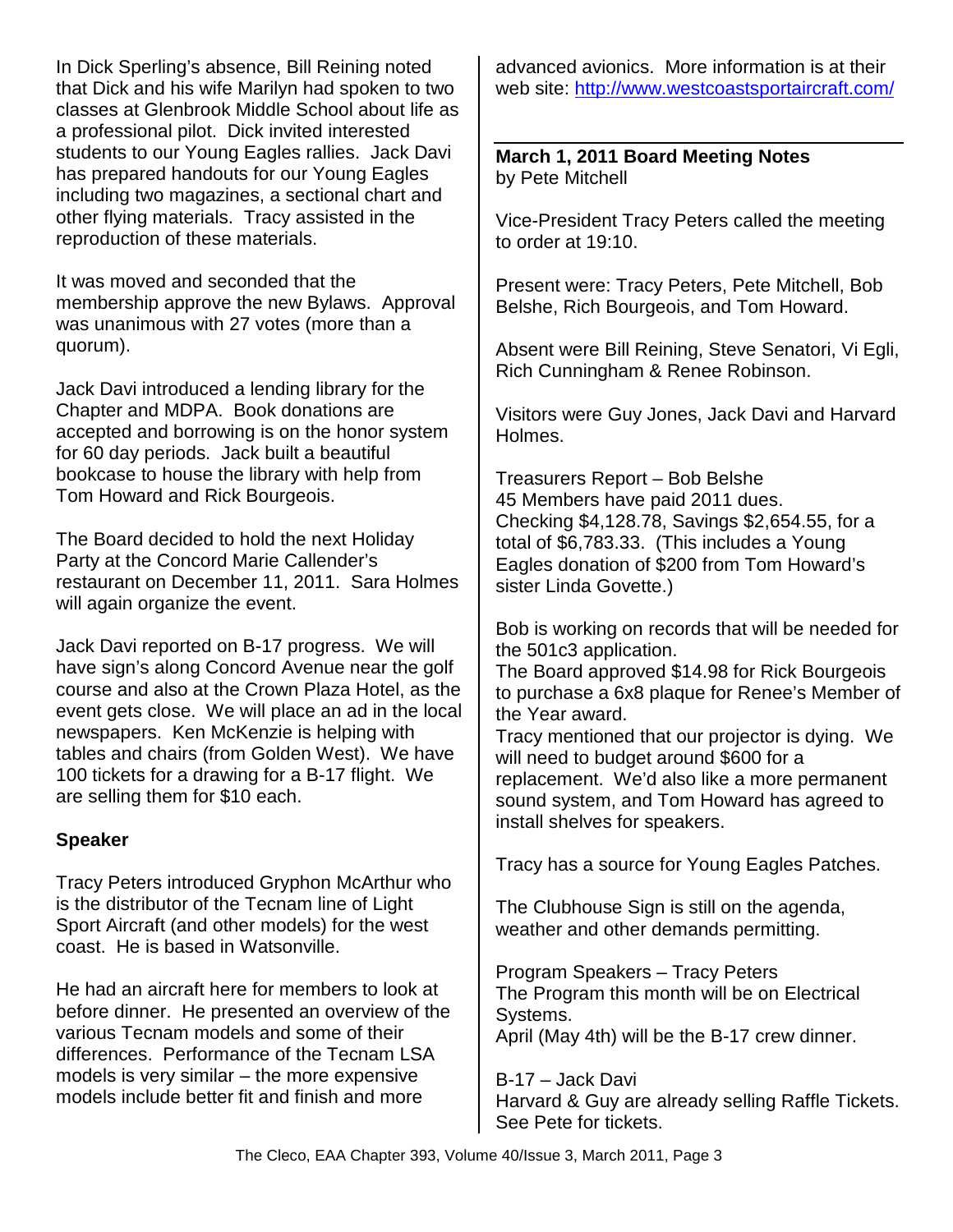Jack has arranged for a large banner to be displayed, first on Buchanan Field Golf Course's fence adjacent to Diamond Blvd, then on The Crowne Plaza Hotel's lawn, as they will be hosting the B-17 crew.

A budget was discussed for the crew dinner & hot dogs & drinks for the volunteers. Tom Howard has printed Posters. Anyone with a good location for the posters, see Jack. Ken McKenzie & Tracy Peters have arranged with Golden West to borrow tents, tables & chairs for those touring the bomber.

Badges are ready for Lance Schlichter, Sean Kaylor, Steve & Joe Senatori, Bob Sinclair, Alan Wraa and Kevin Hoos.

Meeting adjourned at 21:00

#### **March 8 Airport Advisory Committee Meeting**  by Harvard Holmes

Public Comments: MDPA (Bob Weiss) announced that they are planning an open house at the airport on August 6, 2011. EAA Chapter 393 (Harvard Holmes) announced/reviewed the B-17 Tour event scheduled for May 2-5, 2011. Keith Freitas noted that CalTrans has created a video illustrating the value of California's airports to its communities. (About 19 minutes) http://msmedia.dot.ca.gov/training/81e\_1.asf

Special Reports: Keith Freitas (the County Director of Airports) reviewed plans to improve the airport's gate system. A new card system will be installed; this will permit individual cards to be de-activated. Additional gates will be installed to provide redundancy; a malfunctioning gate can be locked closed, and there will still be access to the ramp areas. New cards will be \$50 each. Currently the airport has issued 848 keys to 426 individuals and businesses. New applications will be required for the new cards. When you apply for the new card, the airport will verify your driver's license and automobile insurance. You will still be able to escort visitors through the gate. Current plans do not require a card to exit the airport. The new system will go out to bid in the next few weeks, so get your comments in now!

Part 139 Certificate activities: The enhanced markings required for Part 139 airports have been completed. An Emergency Plan is required; the county Sheriffs Office has experience and will do this. The Emergency Plan draft is due July 1 to the FAA. A Safety Management Plan (SMS) will eventually be required – at great expense! The rules are not final yet for the SMS; a Notice of Proposed Rule Making (NPRM) is still out for comment on this. It was suggested that the county Board of Supervisors (the owner of the airport) request that the NPRM be changed to exempt suspended 139 Certificate holders from this requirement.

The AAC proposed that airport staff review Part 139 Certification required actions and provide recommendations in favor or not of each proposed action/requirement. In discussion, the AAC agreed that this was merely an elaboration of their previous recommendation in favor of keeping the Part 139 Certification.

Opinion: This created some confusion on the part of this note taker. Earlier discussions by the AAC in support of keeping the Part 139 Certification indicated that one of the greatest values of the Certification was a clear standard of services & resources provided, and clear standards for the quality of such services & resources. Now the AAC, in suggesting staff review of these mandates, seems to be backing away from these standards. Before, the Part 139 Certification was a good justification for a standard level of performance. A review process weakens this external standard of performance by suggesting that it's open to question. It gives this observer the feeling that budget issues and hidden agendas are at work behind the scenes. If the NPRM allows suspended Certificate holders to omit essential elements of the Certification requirements, we will soon be a Certificate holder in name only. Why keep it? It will be just as much work to qualify for a new 139 Certification, as it would be to revive a suspended one, if the suspended ones have no requirements! End of Opinion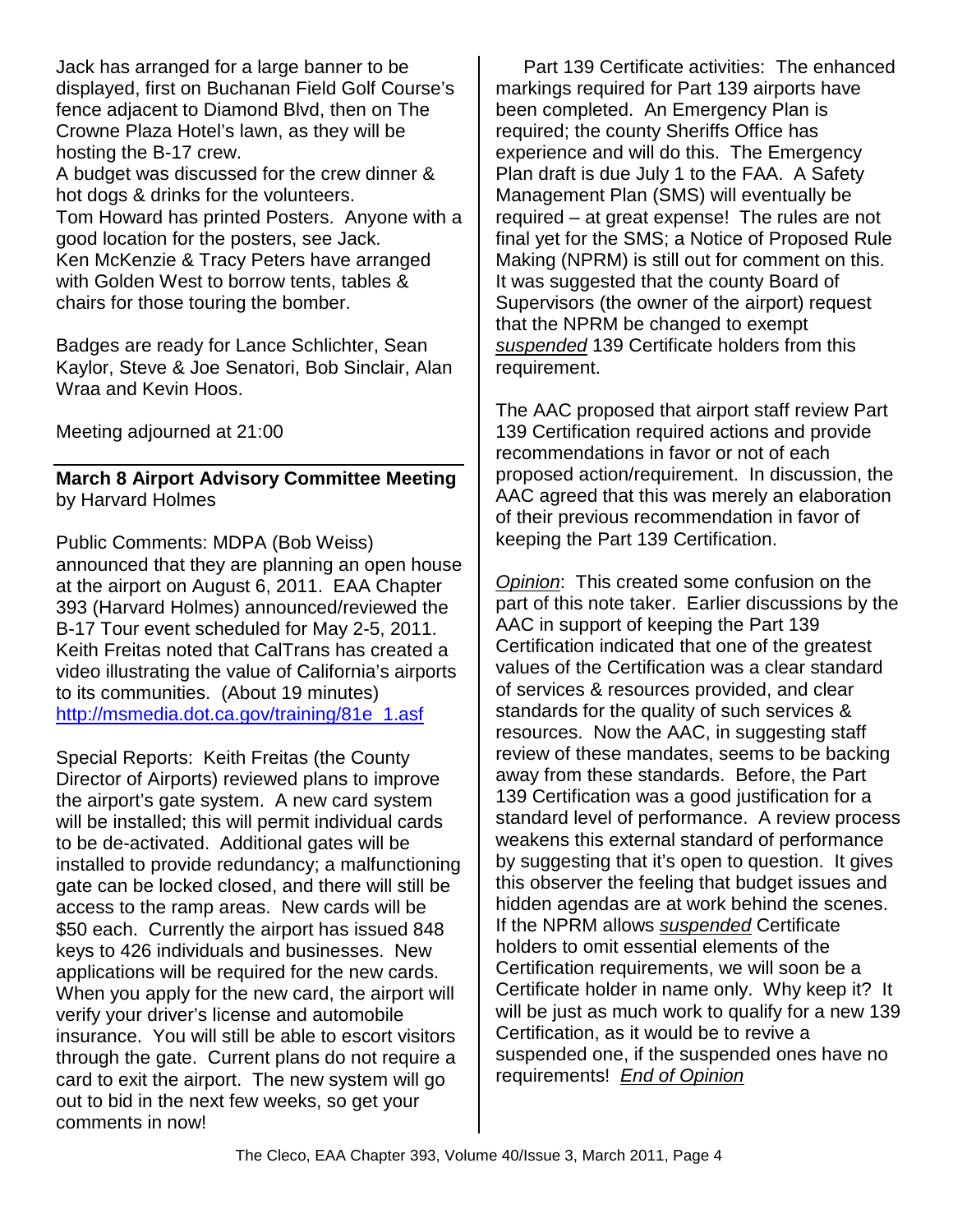The AAC calendar was set for the next few meetings. Second Thursdays will be the new preferred days. May 12 will be the Tenant Recognition BBQ day, so the May meeting will be on the  $5^{\text{th}}$ .

Other airport events: May 2-5, B-17 Tour June 11-13, Collings Foundation Visit

Business Report: Mike Bruno Sterling is seeing a slight uptick in avionics. On the down side, Astro-Aire, an instrument shop in Oakland, is going out of business; the Sterling Flight School is having difficulty – new students are limited.

#### **Wednesday Fly-outs**

By Harvard Holmes Photographs by Tom Howard

To maintain our proficiency, a number of pilots get together on Wednesdays and fly somewhere for lunch. Many of the aircraft owners in the chapter participate. Passengers are always welcome. Not only is it a great way to see the Bay Area, it's also fun to see and ride in our members' aircraft. These are not official EAA Chapter 393 events. The email address is WedFlyOut@eaa393.org You may contact HarvardHolmes@comcast.net or Renee Robinson webmaster@eaa393.org to be added or removed from this list.

Generally, someone who wants to go flying will send a suggestion to this list a day or two before. Those who can go will respond and a destination gets selected. Recent destinations have included: Half Moon Bay, Petaluma, Santa Rosa, Ukiah, Boonville, Shelter Cove, Willows, Auburn, Sacramento, Lodi, Stockton, Merced, Watsonville and Salinas. If the weather is poor, a decision may be made as late as Wednesday morning.

The most active pilots on this list are Harvard Holmes, Bill Reining, Bob Belshe, Ron Robinson, and Phil Jenkins. Pilots sometimes advertise that they have empty seats, but not always. Harvard Holmes and Bill Reining are

most likely to have extra seats (4 seat aircraft). My advice is to contact a pilot in advance to make sure they have room and to get directions. Typically, you'd get to the airport by 11:30am and return by 3:30pm.

On March 8, 2011, we went to Watsonville. Pilots (and passengers) and aircraft were: Harvard Holmes (Jack Davi) in a Lancair IV, Bill Reining in his Cessna 182, Bruce Seguine (Stu Bowers) in his experimental Swift, Duane Allen (Clint Beachem) in his Lancair ES, Ron Robinson (Jim Madison) in his Glasair I, Phil Jenkins (Tom Howard) in his Glasair II S, and Bob Belshe (Vi Egli) in his Lancair 235/290.



Lunch at WVI



Bruce Seguine's Experimental Swift and Harvard Holmes' Lancair IV (built by Fred Egli).

**Revmaster Engine for Sale** - \$4200 OBO From: Samuel Ajayi <soajay@hotmail.com> Ready for installation; less than 50 hours. Engine preserved; but likely needs a few gaskets.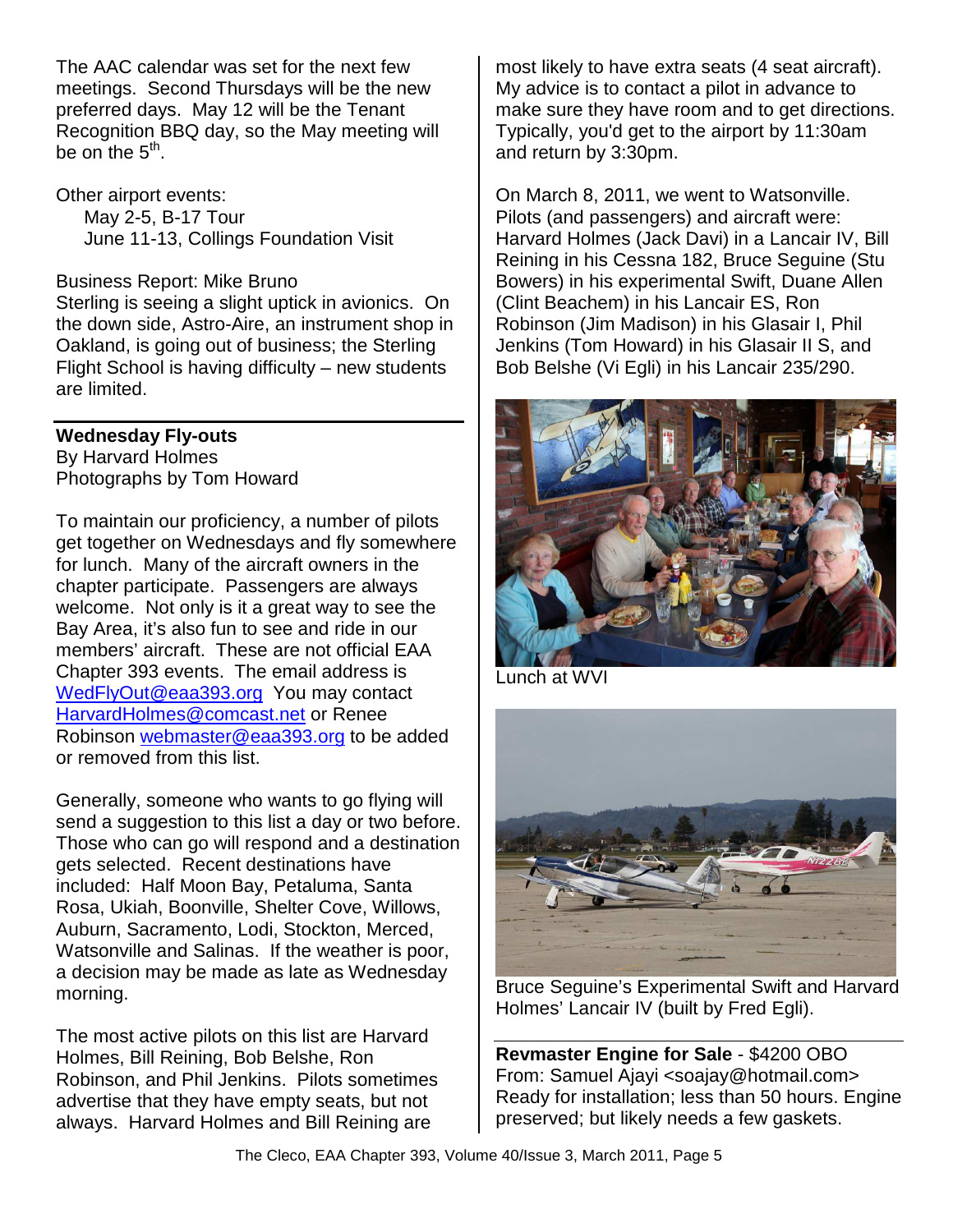

Back to basics with Balsa Wood!



Duane Allen in his beautiful Lancair ES.



Ron Robinson in his Glasair I.

## **HANGAR/BUILDER SPACE FOR RENT**

West Ramp CCR 21' by 18' -suitable for folding wing aircraft or construction project. \$222/month Contact Harvard Holmes 510 526-5347

#### **SHARE EXPENSES TO BUILD AN RV-12**

I'm looking for someone who wants to build & fly the RV-12 (or something similar in the LSA classification). I have a build location with private airstrip in area.

Contact Tom Shaw (EAA member) for additional information at:

Tshaw@JetsonProducts.com or (925) 370-6531

#### **Thanks to our Donors and Sponsors**



**925 689 7220 or 676 5800**  www.alpinepastry.com

**The Experimental Aircraft Association Chapter 393 of Concord, CA**  P.O. Box 6524, Concord, CA 94524-1524 http://www.eaa393.org/ Email: nle@eaa393.org

Officers/Appointees for 2010-2011

President: Bill Reining pres@eaa393.org 510 479 7260 Vice President: Tracy Peters veep@eaa393.org 925 676 2114 Secretary **Pete Mitchell** secty@eaa393.org 925 586 6491 Treasurer Bob Belshe treas@eaa393.org 925 376 7677 Newsletter Editor **Steve Senatori** nle@eaa393.org 925 914 1787 Tech. Counselor **Rick Lambert** tc@eaa393.org 925 323 0041 Tech. Counselor Bob Sinclair N320sierra@gmail.com 925.935.7464 Young Eagles **Rich Sperling** yec@eaa393.org 925 356 5656 Dinner Coordinator Rick Bourgeois RicFlyer@Comcast.net 925 432 9076 Fly-out Coordinator Tom Howard TurnPrez@SBCglobal.net 925 933 6015 Government Affairs **Rich Cunningham**  R66RC-EAA@yahoo.com 925.297.9229 Photographer Tom Howard photog@eaa393.org 925 933 6015 Webmaster Renee Robinson webmaster@eaa393.org 510 828 1734